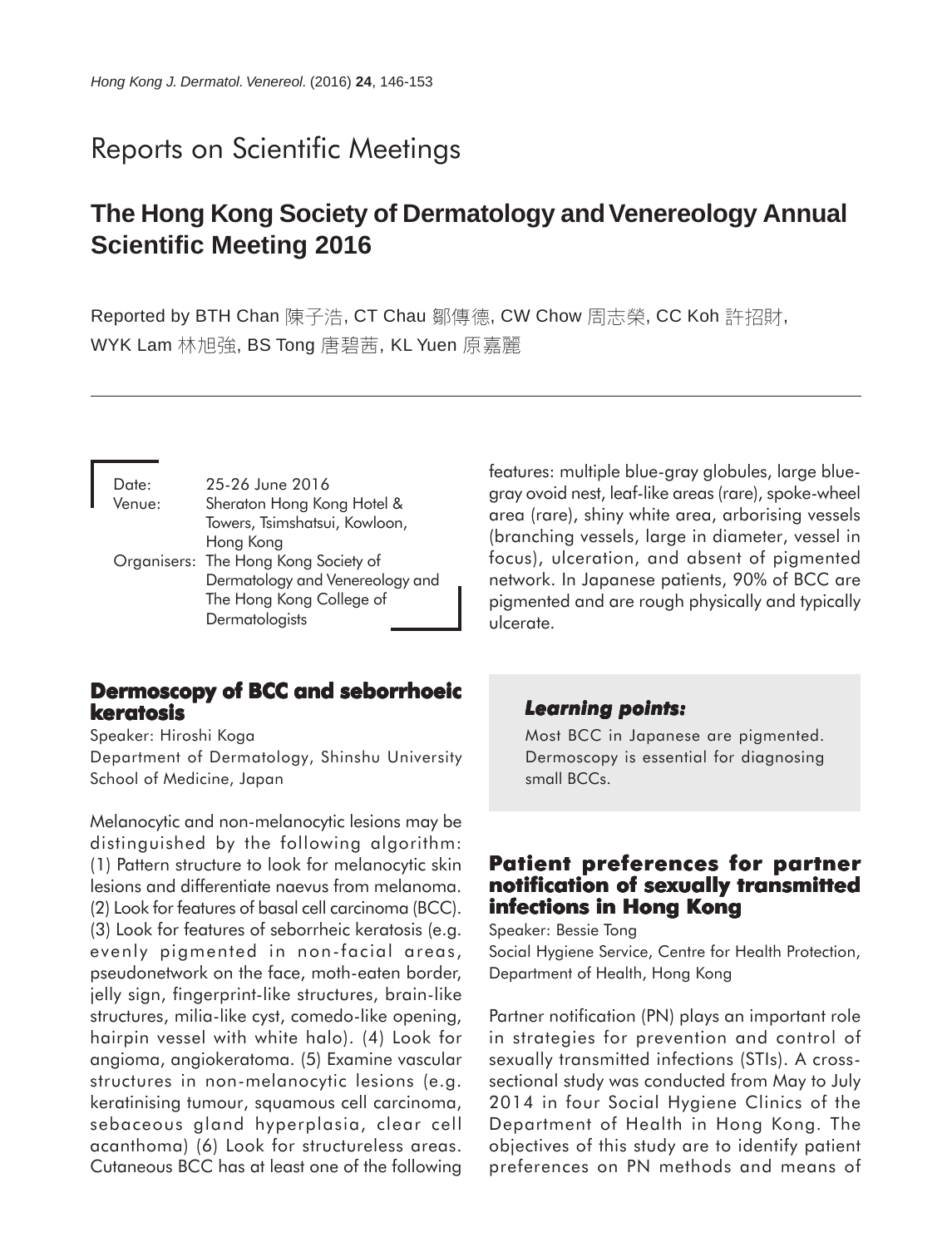communication, patient barriers for PN and to investigate acceptability of novel electronic methods of PN for STIs. A total of 533 patients newly diagnosed with STIs were recruited in which 259 (48.6%) were females and 274 (51.4%) were males. They completed a selfadministered structured questionnaire. Contact referral notes were accepted by 154 patients (28.9%), whereas 379 patients (71.1%) refused PN. Female patients, patients with urogenital symptoms and those with inconsistent use of condom were most likely to accept partner referral. Over half of the patients agreed that STI-related stigma and partner being asymptomatic accounted for the perceived barriers of PN. The most favoured method of PN was patient referral (77.5%) as currently adopted by the Social Hygiene Service. The most preferred means of communication for patient referral of PN was to inform sexual partner faceto-face (69.8%).

#### *Learning points: Learning*

STI clinics may enhance partner notification with client-oriented counselling, which should help patient overcome perceived barriers.

# **Application of medical genetics in paediatric dermatology**

Speaker: Brian Chung

Department of Paediatrics and Adolescent Medicine, The University of Hong Kong, Queen Mary Hospital, Hong Kong

It is estimated that about 85% of disease-causing mutations occur in the exon which only constitutes to around 1% of the whole human genome. Whole exome sequencing is very useful in finding the aetiology of previously undiagnosed paediatric diseases which could result in various skin manifestations. Some of the rare monogenic dermatological syndromes can be diagnosed earlier by using this genetic technique. For

instance, mutation in the GJB2 gene is very likely the cause of KID (keratitis, ichthyosis, deafness) syndrome which can be found by exome sequencing. On the other hand, this technique also helps to understand disease mechanism of some common dermatological diseases, such as atopic eczema which is closely linked to the mutation of the filaggrin gene found by exome sequencing. In the research setting, exome sequencing has been useful for discovering new genes leading to molecular diagnosis such as finding of mutations in TWIST2 gene of Barber-Say syndrome.

#### *Learning points: Learning*

Exome sequencing is a very useful medical genetic tool for managing paediatric patients with dermatological diseases.

## **Dermoscopy on non-pigmented skin lesions**

Speaker: Peter Soyer

Dermatology Research Centre, The University of Queensland, School of Medicine, Australia

Dermoscopy can be used in non-pigmented skin tumours due to the enhanced recognition of vascular structures not visible to the naked eye. Amelanotic melanoma and basal cell carcinoma often lead to delayed clinical diagnosis because as their clinical appearance can mimic other benign amelanotic or hypopigmented skin conditions. Amelanotic or hypomelanotic melanomas have the following dermoscopic findings, namely, atypical vessels, dotted vessels, and a central pink to white veil. The classic features of basal cell carcinoma include arborising telangiectasia, blue/grey ovoid nests, ulceration, multiple blue/grey globules. Leaf-like areas and spoke-wheel areas are significantly increased in pigmented basal cell carcinomas compared with non-pigmented basal cell carcinomas. Dermoscopy can also be used to evaluate vascular lesions, e.g. cherry angioma, pyogenic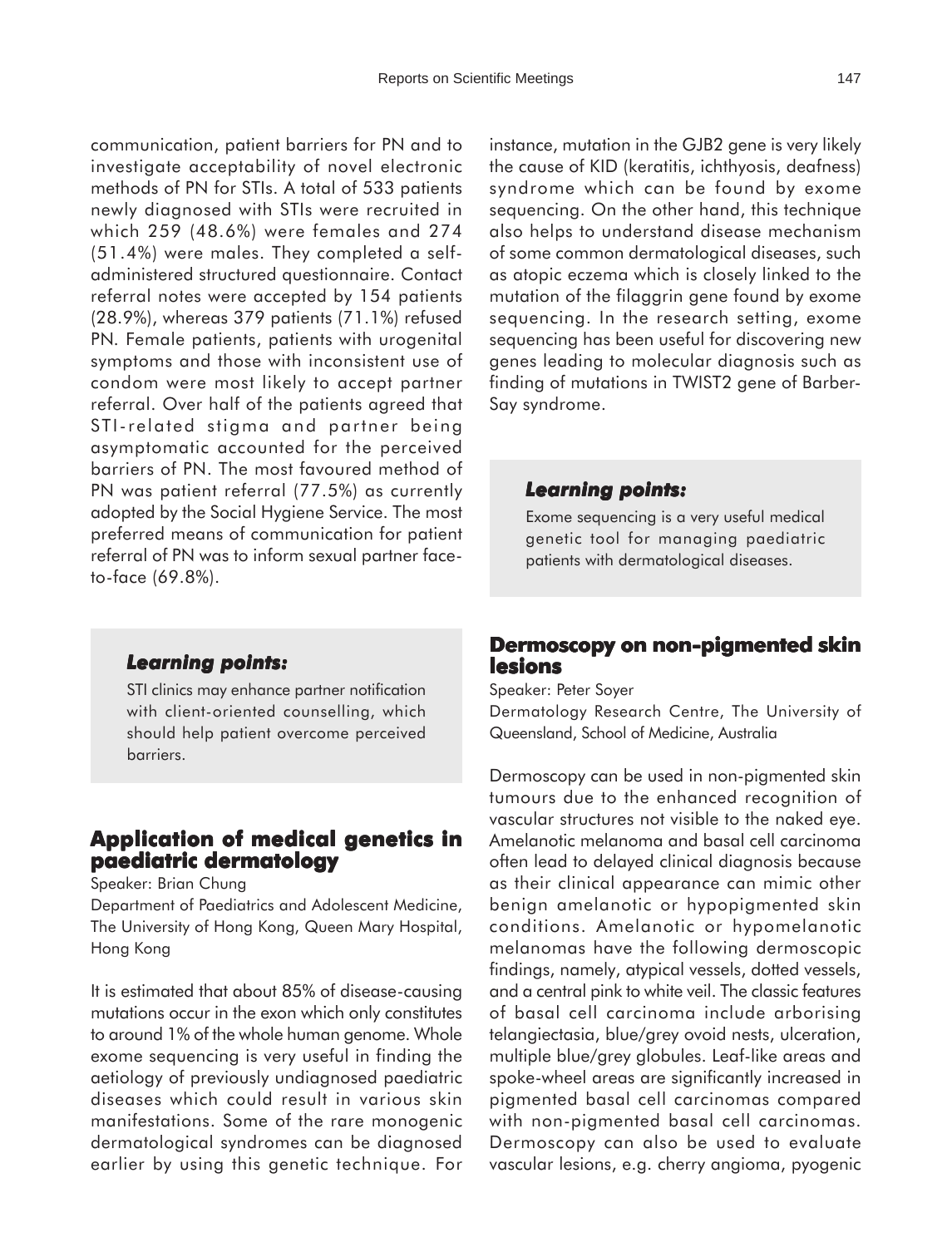granuloma, angiokeratoma and Kaposi sarcoma. Among a broad spectrum of different types of vascular patterns, six main morphologies can be identified. These are comma-like, dotted, linearirregular, hairpin, glomerular, and arborising vessels.

Dermoscopy can be used in the evaluation of psoriasis, lichen planus and scabies, e.g. dermoscopic finding of uniform distribution of red dots on a light pink homogeneous background in psoriasis.

## *Learning points: Learning*

Dermoscopy can be used in non-pigmented skin tumours due to the enhanced recognition of vascular structures not visible to the naked eye. Dermoscopy can also be used to evaluate vascular lesions.

# **How to handle anxious parents with steroid phobia**

Speaker: Sémbastien Barbarot

Department of Dermatology, University Hospital of Nantes, France

Poor drug compliance due to topical corticosteroid (TCS) phobia is an important factor contributing to treatment failure in atopic dermatitis (AD). In a recent study in France, eight out of 10 AD patients reported fear about the use of TCS which was not associated with either the characteristics of AD (duration, impact and severity) or the patient (age and sex). In order to overcome this problem, exploration of TCS phobia should always be done as it is often not acknowledged spontaneously by patients. The patient should then explain his beliefs and cause of fears. The issue of adverse effects must also be assessed. The advice to apply TCS "sparingly" or "thinly" should better be avoided. Therapeutic patient education is an important tool in the fight against TCS phobia. Caregivers should give clear and consistent explanations about the

disease and treatment including clear details of how much TCS to apply, where to apply, and duration of application. Finally, the quality of the patient-doctor relationship is critical for ensuring treatment adherence and reducing TCS phobia.

### *Learning points: Learning*

In order to manage AD patients successfully, we should know how to handle the problem of TCS phobia among these patients and their parents.

# **Management of melanonychia**

Speaker: Hiroshi Koga Department of Dermatology, Shinshu University School of Medicine, Japan

Melanonychia is a common nail symptom with many possible causes but one serious cause is subungual melanoma. Melanonychia may be caused by the activation or proliferation of nail matrix melanocytes. The causes of melanonychia due to melanocyte proliferation include nail matrix naevi, lentigo and melanoma. Other causes of melanonychia include drug-induced nail pigmentation, ethnic-type melanonychia and infection. Evaluation of melanonychia includes accurate clinical information, clinical images and dermoscopic images. Attention should be paid to history of medication used, any evidence of infectious disease and how many nails are affected. Enquiry for any change in colour, pattern and size of the band is also important. Clinical features that may suggest early nail melanoma and warrant a biopsy of the nail matrix include (1) melanonychia that develops during adulthood, involving a single digit, and enlarges rapidly. (2) longitudinal melanonychia greater than 3 mm in width with variegated pigmentation (3) preexisting longitudinal melanonychia becomes darker or wider or demonstrates blurred lateral borders, (4) longitudinal melanonychia associated with nail plate fissuring, splitting, or dystrophy,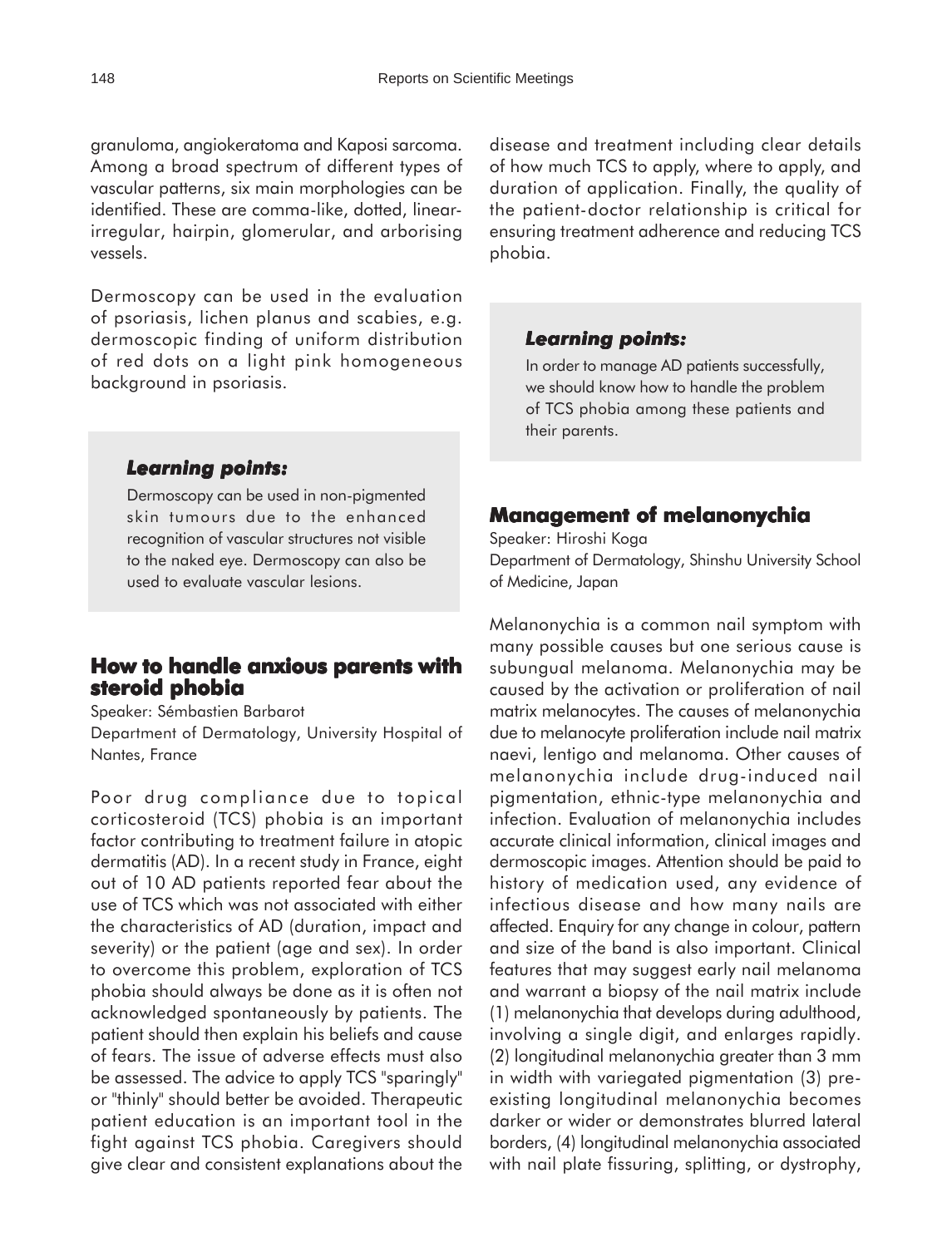(5) melanonychia extending to the nail folds (Hutchinson's sign).

Melanonychia is often caused by melanocytic naevi in children. Subungual melanoma or melanoma in-situ is very rare in children. Bands of longitudinal melanonychia due to nail matrix nevi can vary in size and in colour.

Regarding clinical images, determining the presence of Hutchinson's sign is important. It is also important to differentiate whether the pattern is regular or irregular on dermoscopic images. If there are worrisome features, e.g. presence of Hutchinson's sign, irregular dermoscopic features, nail matrix melanoma must be excluded as the cause of melanonychia and nail matrix biopsy is warranted.

### *Learning points:*

Evaluation of melanonychia includes accurate clinical information, clinical images and dermoscopic images.

# **Rate and predictors of genital Rate and predictors genital chlamydia trachomatis reinfection among men in Hong Kong**

Speaker: Wallace YK Lam Social Hygiene Service, Department of Health, Hong Kong

Overseas studies revealed that 9.8%-10% of men attending sexually transmitted infection (STI) clinics had genital Chlamydia trachomatis (CT) re-infection within three to four months after treatment. The speaker presented his study which investigated the rate and predictors of genital CT reinfection among men attending STI clinics in Hong Kong. A cohort of men with genital CT infection attending Social Hygiene Clinics was enrolled from September 2013 to June 2014. Enrolled men had a follow-up visit three months after treatment and were retested for CT infection by nucleic acid amplification test using a urethral swab.

There were 229 subjects recruited at the baseline visit and 192 (83.8%) subjects returned for follow-up re-testing. There were 22 cases of CT re-infection and the re-infection rate was 11.5%. Independent predictors of CT reinfection were i) subjects with history of STIs prior to recruitment, ii) presence of urethral discharge at follow-up visit and iii) greater number of sex partners following treatment. Since a substantial proportion of men had genital CT reinfection three months after treatment of the initial episode, a strategy of re-testing at three months is recommended for CT-infected men in Hong Kong.

### *Learning points: Learning*

The results of this study suggest re-testing for men with CT infection three months later can potentially reduce the prevalence of CT infection.

# **Acne and inflammation: new aspects on pathogenesis and treatment treatment**

Speaker: Christos Zouboulis

Department of Dermatology, Venereology, Allergology and Imunology, Dessau Medical Center, Germany

Recent data have supported a major role of inflammatory signalling in acne, namely newly recognised inflammatory mediators, neuropeptides and sebaceous lipids and new perspectives regarding the effects of *Propionibacterium acnes*. The interaction between dihydroeiandrosterone (DHEA), seborrhoea, and inflammation causes acne.

Follicular inflammation is induced by DHEA. Stimulation of sebaceous lipogenesis is mediated by PPARγ while TNF-α further increases lipogenesis in human sebocytes. Inflammation is induced by adipokines